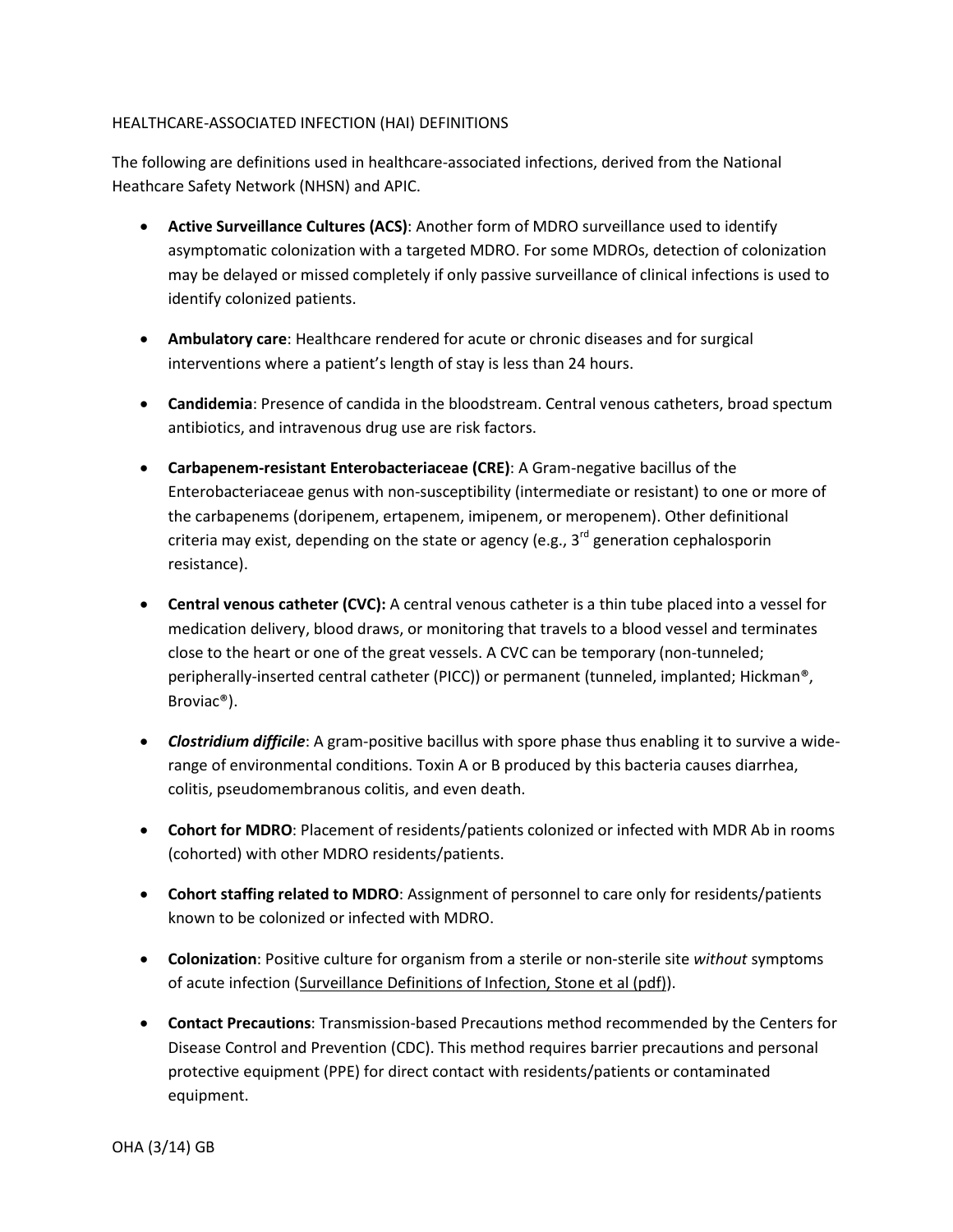- **Contamination**: Presence of a potentially infectious agent on a surface, on a material, or in a fluid.
- **Device Days:** A daily count of the number of patients with a specific device in the patient care location during a time period. To calculate device days, for each day of the month, at the same time each day, record the number of patients who have the specific device (e.g., central line, ventilator, or indwelling urinary catheter).
- **Endemic**: A baseline rate established by ongoing surveillance of the usual frequency of an organism, infection or disease in a given setting.
- **Environmental Prevalence Survey**: Collection of swabs for culture to identify bacteria of concern in a healthcare facility environment at a single time point. Determine the surfaces or medical equipment to be sampled based on findings from the epidemiologic investigation or known risk of transmission.
- **Epidemic**: A higher incidence than usual of an organism, infection or disease in a defined population in a given period of time.
- **Healthcare-associated infection (HAI)**: An infection that develops in a patient/resident in a healthcare setting, and the infection is not present or incubating at the time of admission.
- **Incidence**: Number of new cases of specified disease colonization or infection identified in a specific population in a given time period. New cases can be defined as occurring two days or more after admission to the facility.
- **Infected**: Positive culture for organism from a sterile or non-sterile site *in addition to* symptoms of acute infection.
- **Long-term care facility (LTCF)**: A healthcare setting that provides rehabilitative, restorative, and/or ongoing skilled nursing care to patients or residents in need of assistance with activities of daily living. Long-term care facilities include nursing homes, rehabilitation facilities, inpatient behavioral health facilities, and long-term chronic care hospitals.
- **Long-term acute care hospital (LTACH)**: A healthcare setting that manages complex medical care and rehabilitation of patients with multiple acute healthcare needs.
- **Multidrug-resistant organism (MDRO):** A bacterium with limited treatment options because of resistance to several classes of antibiotics.
- **MDR** *Acinetobacter baumannii* **(MDR Ab)**: *A. baumannii* (a Gram-negative bacillus) with multidrug resistance to more than two of the following five drug classes: antipseudomonal cephalosporins (ceftazidime or cefepime), antipseudomonal carbapenems (imipenem or meropenem), ampicillin/sulbactam, fluoroquinolones (ciprofloxacin or levofloxacin), and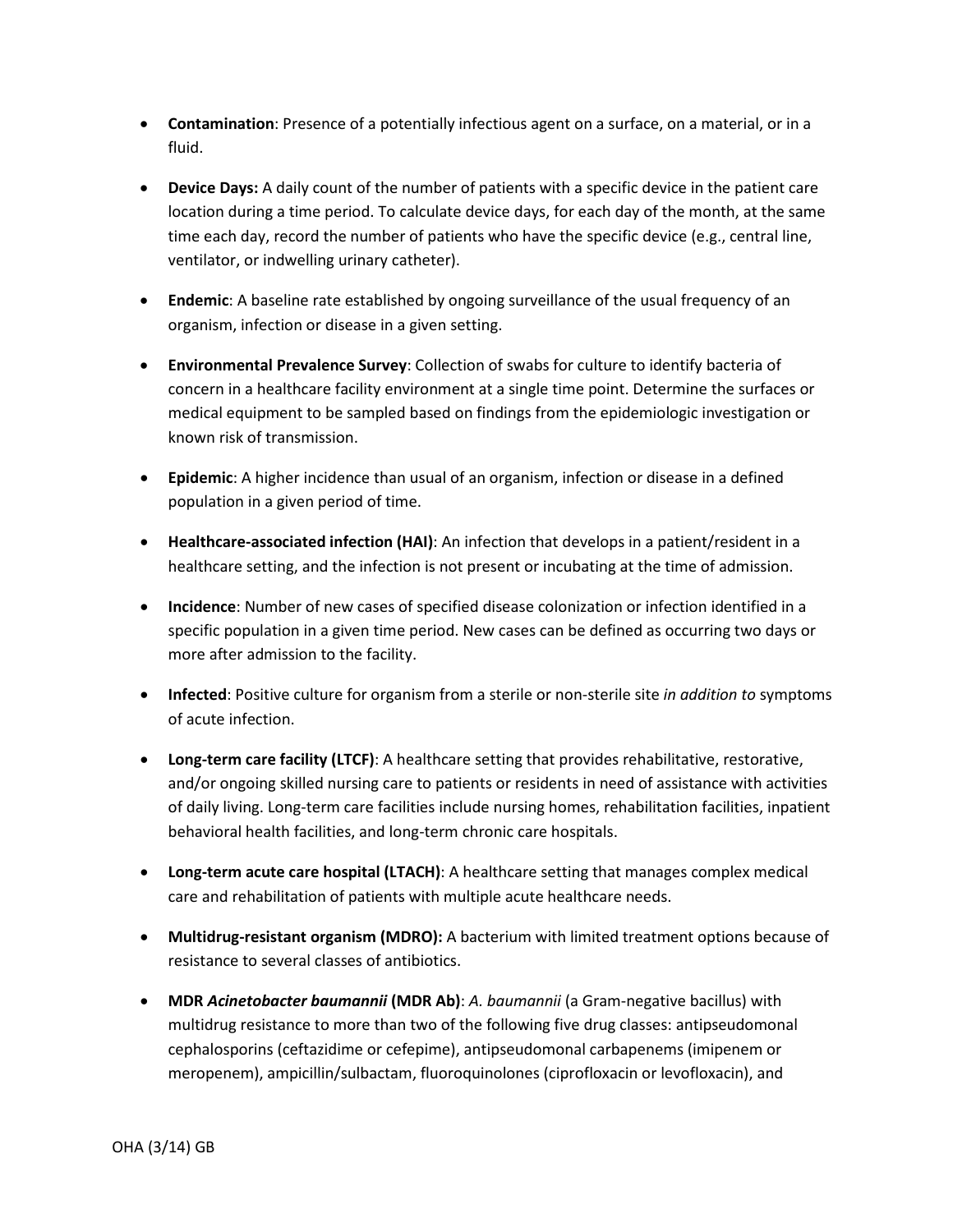aminoglycosides (Gentamicin, tobramycin, or amikacin). *Readers may wish to refer to a local antibiogram when defining multidrug-resistant Ab in their own facilities.*

- **National Healthcare Safety Network (NHSN):** A national surveillance system for the reporting of healthcare associated infections, patient safety outcomes, and other healthcare process measures. Maintained by the Centers for Disease Control and Prevention (CDC).
- **Outbreak**: An increase in the incidence of disease cases in a healthcare setting above the endemic level, or a cluster of new disease cases that are epidemiologically linked.
- **Pan-drug resistant** *Acinetobacter baumannii: A. baumannii* with additional antimicrobial resistance in all drug classes, plus resistance to polymyxin and/or colistin. (Note there is no standardized definition of pan resistant *Acinetobacter baumannii*).
- **Patient days:** A daily count of the number of patients in the patient care location during a time period. To calculate patient days, for each day of the month, at the same time each day, record the number of patients.
- **Patient Prevalence Survey:** Collection of patient swab specimens for culture to identify bacteria of concern in a healthcare facility. Determine the population to be sampled at a single timepoint based upon the place(s) and time(s) of concern from findings from the epidemiologic investigation (e.g., all current inpatients in Unit 3; all patients who underwent wound care in this clinic during the past week).
- **Personal Protective Equipment (PPE)**: Gowns, gloves, and mask with splash guard.
- **Present on admission (POA):** If all of the elements of an infection definition are present during the two calendar days before the day of admission, the first day of admission (day 1) and/or the day after admission (day 2) and are documented in the medical chart, the infection would be considered POA. Infections that are POA should not be reported as HAIs.
- **Prevalence**: The total number of patients with infection or colonization because of a specified disease in a given population at a point in time.
- **Reservoir**: Any animate or inanimate surface in which an infectious agent may survive to become a source of transmission to a susceptible host.
- **Standardized Infection Ratio (SIR)**: Summary measure used to track HAIs over time. It compares the number of reported HAIs to the number of predicted HAIs, based on NHSN baseline data. The SIR adjusts for several factors that may impact the risk of acquiring an HAI.
- *Staphylococcus aureus*: Gram-positive coccus that can have acquired resistance to methicillin (MRSA) or not (MSSA).